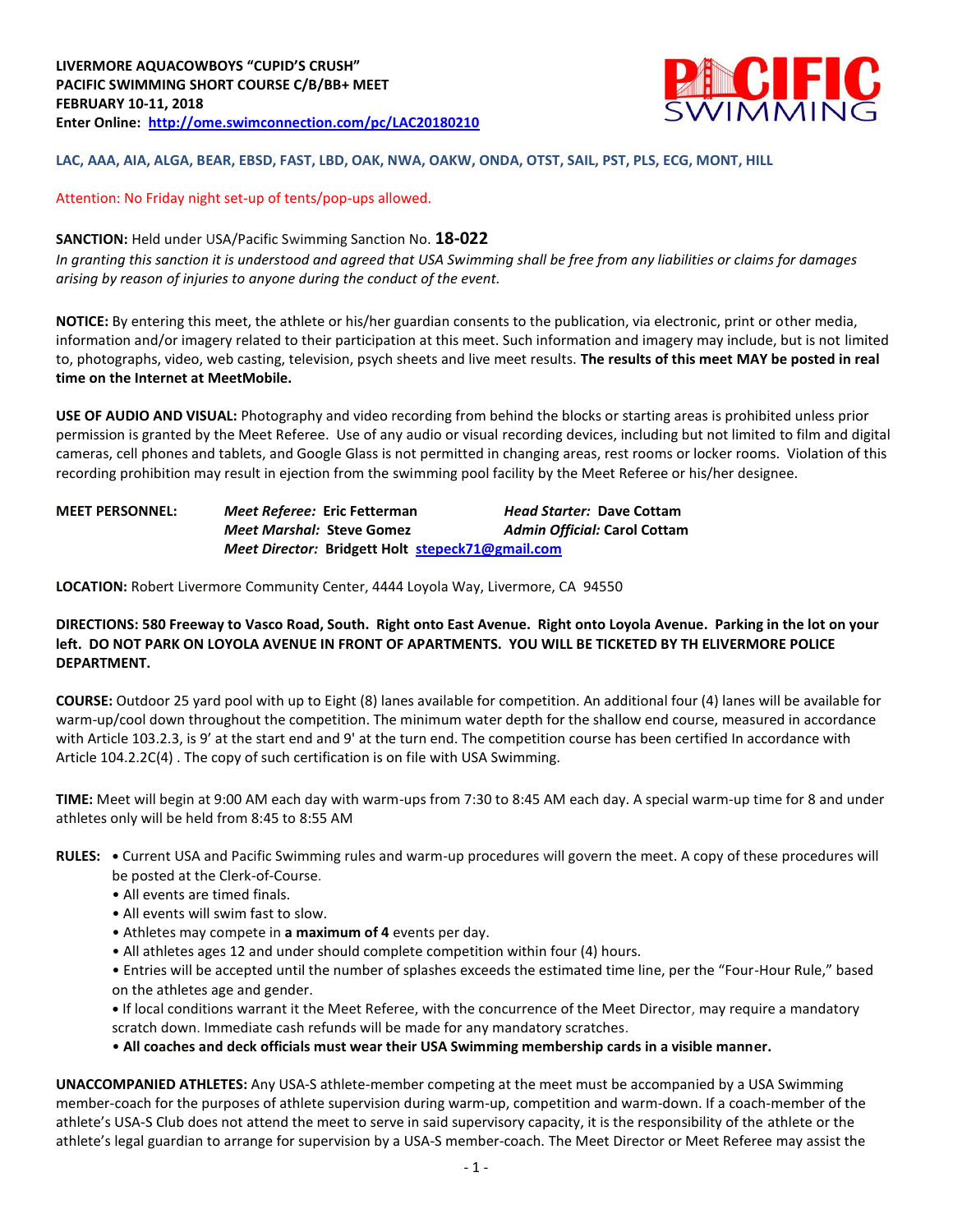athlete in making arrangements for such supervision; however, it is recommended that such arrangements be made in advance of the meet by the athlete's USA-S Club Member-Coach.

**RACING STARTS:** Athletes must be certified by a USA-S member-coach as being proficient in performing a racing start, or must start the race in the water. It is the responsibility of the athlete or the athlete's legal guardian to ensure compliance with this requirement.

**RESTRICTIONS:** • Smoking and the use of other tobacco products is prohibited on the pool deck, in the locker rooms, in spectator

seating, on standing areas and in all areas used by athletes, during the meet and during warm-up periods.

- Sale and use of alcoholic beverages is prohibited in all areas of the meet venue.
- No glass containers are allowed in the meet venue.
- No propane heater is permitted except for snack bar/meet operations.
- All shelters must be properly secured.
- Changing into or out of swimsuits other than in locker rooms or other designated areas is prohibited.

• Destructive devices, to include but not limited to, explosive devices and equipment, firearms (open or concealed), blades, knives, mace, stun guns and blunt objects are strictly prohibited in the swimming facility and its surrounding areas. If observed, the Meet Referee or his/her designee may ask that these devices be stored safely away from the public or removed from the facility. Noncompliance may result in the reporting to law enforcement authorities and ejection from the facility. Law enforcement officers (LEO) are exempt per applicable laws.

 Operation of a drone, or any other flying apparatus, is prohibited over the venue (pools, athlete/coach areas, spectator areas and open ceiling locker rooms) any time athletes, coaches, officials and/or spectators are present.

### **ELIGIBILITY:**

• Athletes must be current members of USA-S and enter their name and registration number on the meet entry card as they are shown on their Registration Card. If this is not done, it may be difficult to match the athlete with the registration and times database. The meet host will check all athlete registrations against the SWIMS database and if not found to be registered, the Meet Director shall accept the registration at the meet (a \$10 surcharge will be added to the regular registration fee). Duplicate registrations will be refunded by mail.

• Athletes in the "BB" Division must have met at least the listed "BB" time standard. Athletes in the "B" Division must have met at least the listed "B" time standard. All entry times slower than the listed "B" time standard will be in the "C" Division. For 8&U, athletes in the "A" division must have met at least the listed "A" time standard.

• Entries with **"NO TIME"** *will be* **accepted.**

• Entry times submitted for this meet may be checked against a computer database and may be changed in accordance with Pacific Swimming Entry Time Verification Procedures.

• Disabled athletes are welcome to attend this meet and should contact the Meet Director or Meet Referee regarding any special accommodations on entry times and seeding per Pacific Swimming policy.

• Athletes 19 years of age and over may compete in the meet for time only, no awards. Such athletes must have met standards for the 17-18 age group.

• The athlete's age will be the age of the athlete on the first day of the meet

**ENTRY PRIORITY:** Meet entries will not be accepted any earlier then January 6<sup>th</sup>, 2018. Entries from members of Zone 2 clubs LAC, **AAA, AIA, ALGA, BEAR, EBSD, FAST, LBD, OAK, ONDA, OTST, SAIL, PST, PLS, ECG, MONT, HILL, NWA and OAKW** postmarked or entered online by 11:59 p.m. on January 31<sup>st</sup>, 2018 will be given 1st priority acceptance. Entries from members of all Zone 2 clubs (year round and seasonal) postmarked or entered online between 12:00 am February 1<sup>st</sup>, 2018 and 11:59 pm February 4<sup>th</sup>, 2018 will be given 2nd priority acceptance. All entries from Zone 2, all other Pacific LSC Zones and other LSC's, either postmarked, entered online, or hand delivered by the entry deadline will be considered in the order that they were received.

**ENTRY FEES:** \$4.00 per event plus an \$8.00 participation fee per athlete. Entries will be rejected if payment is not sent at time of request. No refunds will be made, except mandatory scratch downs.

**ONLINE ENTRIES:** To enter online go to **<http://ome.swimconnection.com/pc/LAC20180210>** to receive an immediate entry confirmation. This method requires payment by credit card. Swim Connection, LLC charges a processing fee for this service, equal to \$1 per athlete plus 5% of the total Entry Fees. Please note that the processing fee is a separate fee from the Entry Fees. If you do not wish to pay the processing fee, enter the meet using a mail entry. **Entering online is a convenience, is completely voluntary, and is in no way required or expected of an athlete by Pacific Swimming.** Online entries will be accepted through Sunday, February 4, 2018.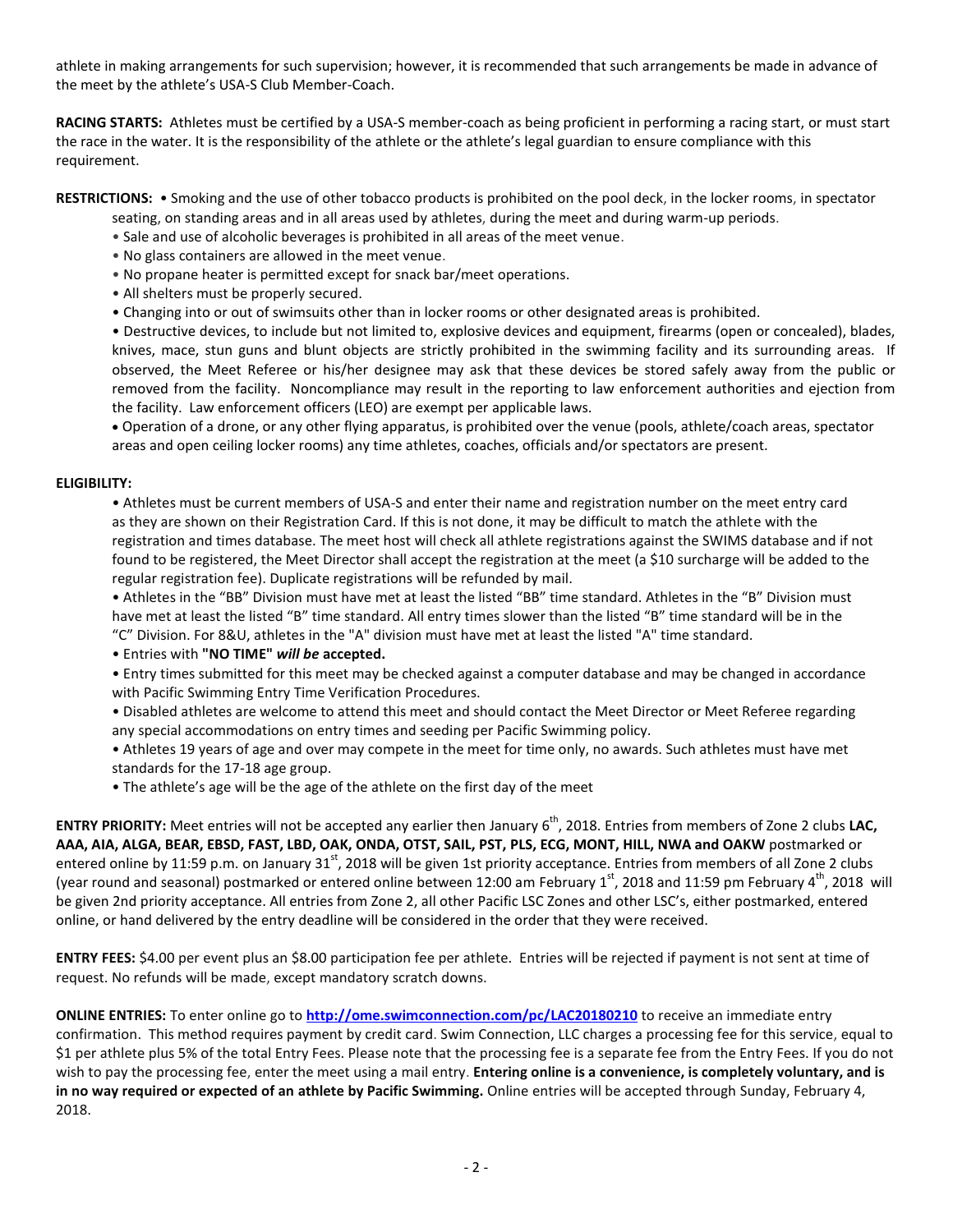**MAILED OR HAND DELIVERED ENTRIES**: Entries must be on the attached consolidated entry form. Forms must be filled out completely and printed clearly with athlete's best time. Entries must be postmarked by midnight, Monday, January 29<sup>th</sup>, 2018 or hand delivered by 6:30 p.m. Wednesday, January 31, 2018**.** No late entries will be accepted. Requests for confirmation of receipt of entries should include a self-addressed envelope.

# **Make check payable to**: **Livermore Aquacowboys Mail entries to**: **Bridget Holt Hand deliver entries to: Bridget Holt**

 **1069 Montclair Court 1069 Montclair Court Livermore, Ca. 94550 Livermore, Ca. 94550**

**CHECK-IN:** The meet will be deck seeded. Athletes must check-in at the Clerk-of-Course. No event shall be closed more than 30 minutes before the scheduled start of the session. Close of check-in for all individual events shall be no more than 60 minutes before the estimated time of the start of the first heat of the event. Athletes who do not check in will not be seeded and will not be allowed to compete in that event.

**SCRATCHES:** Any athletes not reporting for or competing in an individual timed final event that they have checked in for shall not be penalized.

**AWARDS:** The first 8 places will be awarded for 9-10, 11-12, 13-14, 15-18 age groups in each division (C/B/BB+). 8 & U will be awarded in each division (PC-A, PC-B, and PC-C). All athletes achieving an A time for the first time will be awarded a standard A medal, regardless of place achieved in the event. No awards will be given for athletes 19 years of age and older. Note: Individual awards must be picked up at the meet. We will not mail or distribute awards after the meet.

**ADMISSION:** Free. A meet program will be available at a reasonable cost.

**SNACK BAR & HOSPITALITY:** Food Truck service will be available throughout the competition. Coaches and working deck officials will be provided lunch. Hospitality will serve refreshments to timers and volunteers.

**MISCELLANEOUS:** No overnight parking is allowed. Facilities will not be provided after meet hours.

**MINIMUM OFFICIALS:** The Meet Referee shall conduct an inventory of Officials and shall compare the number of athletes entered against the number of Officials that worked representing each club per day of the meet. Those clubs who have not provided sufficient Officials in a day of the meet, in accordance with the table below, will be fined \$100 per missing Official per day.

| Club athlete entered in session | Trained and carded officials requested |
|---------------------------------|----------------------------------------|
| $1 - 10$                        |                                        |
| $11 - 25$                       |                                        |
| $26 - 50$                       |                                        |
| 51-75                           |                                        |
| 76-100                          |                                        |
| Every 20 over 100               |                                        |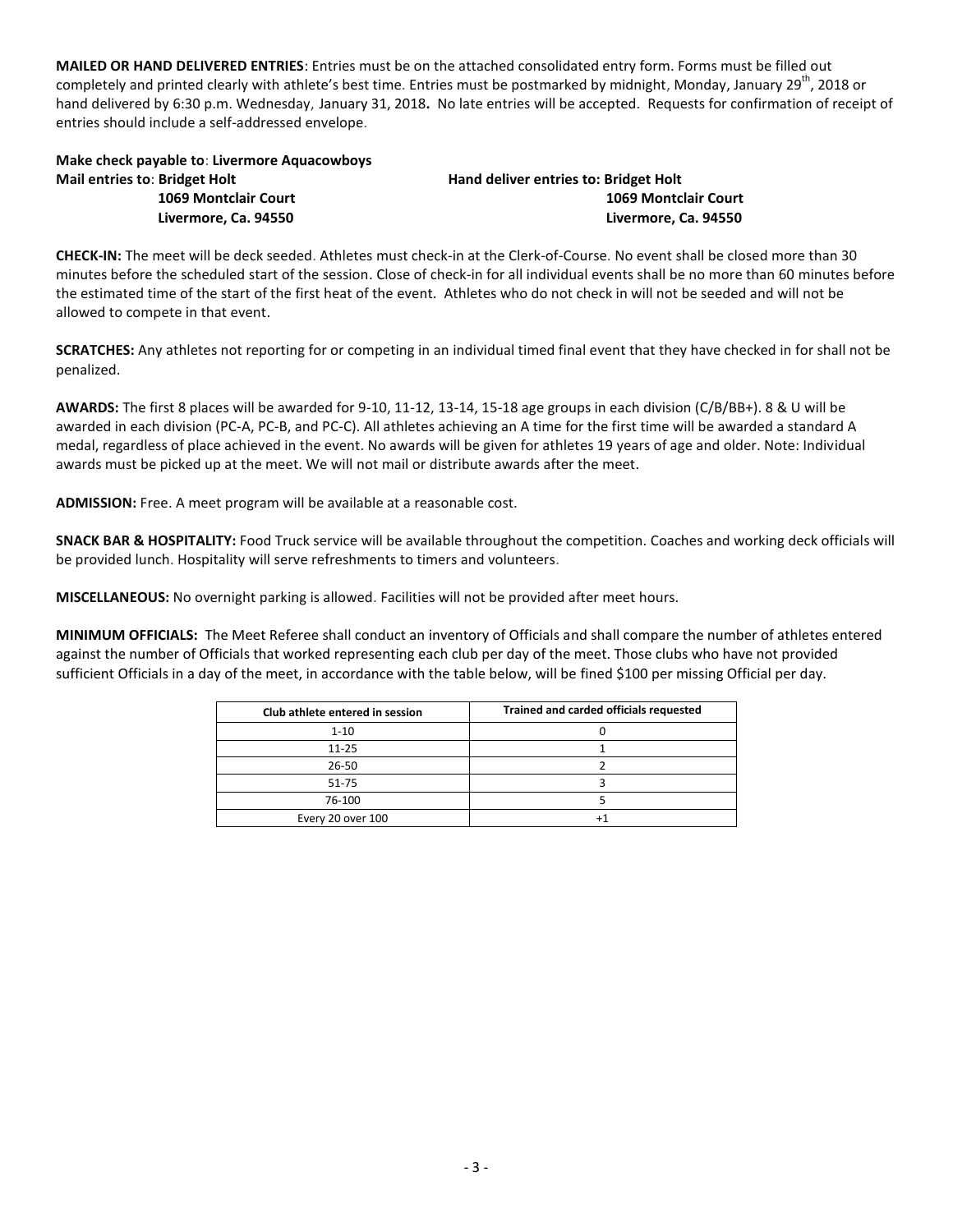### **EVENT SUMMARY**

|               |               | <b>SATURDAY</b>    |               | <b>SUNDAY</b>     |              |              |              |  |  |  |
|---------------|---------------|--------------------|---------------|-------------------|--------------|--------------|--------------|--|--|--|
| 8 & UN        | $9 - 10$      | $11 - 12$<br>13-18 |               | <b>8 &amp; UN</b> | $9 - 10$     | $11 - 12$    | 13-18        |  |  |  |
|               | 200 FR        | 200 FR             | 200 FR        | 25 BR             | 100 BR       | 100 BR       | 200 BR       |  |  |  |
| 50 BK         | 100 BK        | 200 BK             | 200 BK        | 100 IM            | 100 IM       | 200 IM       | 200 IM       |  |  |  |
| 50 FL         | 50 FL         | 100 FL             | 100 FL        | 25 BK             | 50 BK        | 50 BK        | 100 BK       |  |  |  |
| 50 BR         | 50 BR         | 50 BR              | 100 BR        | 25 FL             | 100 FL       | 200 FL       | 200 FL       |  |  |  |
| 25 FR         | 100 FR        | 100 FR             | 100 FR        | <b>50 FR</b>      | 50 FR        | 50 FR        | <b>50 FR</b> |  |  |  |
| 500 FR Girls* | 500 FR Girls* | 500 FR Girls*      | 500 FR Girls* | 500 FR Boys*      | 500 FR Boys* | 500 FR Boys* | 500 FR Boys* |  |  |  |

### **\*Athletes entered in 500 Free must provide their own timers and lap counters**

## **EVENTS**

| SATURDAY, FEBRUARY 10th |                        |                |
|-------------------------|------------------------|----------------|
| <b>EVENT#</b>           | <b>EVENT</b>           | <b>EVENT#</b>  |
| $\mathbf{1}$            | 13-18 200 Free         | $\overline{2}$ |
| 3                       | 11-12 200 Free         | 4              |
| 5                       | 9-10 200 Free          | 6              |
| $\overline{7}$          | 13-18 200 Back         | 8              |
| 9                       | 11-12 200 Back         | 10             |
| 11                      | 9-10 100 Back          | 12             |
| 13                      | 8-UN 50 Back           | 14             |
| 15                      | 13-18 100 Fly          | 16             |
| 17                      | 11-12 100 Fly          | 18             |
| 19                      | 9-10 50 Fly            | 20             |
| 21                      | 8-UN 50 Fly            | 22             |
| 23                      | 13-18 100 Breast       | 24             |
| 25                      | 11-12 50 Breast        | 26             |
| 27                      | 9-10 50 Breast         | 28             |
| 29                      | 8 UN 50 Breast         | 30             |
| 31                      | 13-18 100 Free         | 32             |
| 33                      | 11-12 100 Free         | 34             |
| 35                      | 9-10 100 Free          | 36             |
| 37                      | 8 UN 25 Free           | 38             |
| 39                      | OPEN 500 Free* (girls) |                |

| SATURDAY, FEBRUARY 10th |                        |                |
|-------------------------|------------------------|----------------|
| <b>EVENT#</b>           | <b>EVENT</b>           | <b>EVENT#</b>  |
| $\mathbf{1}$            | 13-18 200 Free         | $\overline{2}$ |
| $\overline{3}$          | 11-12 200 Free         | 4              |
| 5                       | 9-10 200 Free          | 6              |
| $\overline{7}$          | 13-18 200 Back         | 8              |
| 9                       | 11-12 200 Back         | 10             |
| 11                      | 9-10 100 Back          | 12             |
| 13                      | 8-UN 50 Back           | 14             |
| 15                      | 13-18 100 Fly          | 16             |
| 17                      | 11-12 100 Fly          | 18             |
| 19                      | 9-10 50 Fly            | 20             |
| 21                      | 8-UN 50 Fly            | 22             |
| 23                      | 13-18 100 Breast       | 24             |
| 25                      | 11-12 50 Breast        | 26             |
| 27                      | 9-10 50 Breast         | 28             |
| 29                      | 8 UN 50 Breast         | 30             |
| 31                      | 13-18 100 Free         | 32             |
| 33                      | 11-12 100 Free         | 34             |
| 35                      | 9-10 100 Free          | 36             |
| 37                      | 8 UN 25 Free           | 38             |
| 39                      | OPEN 500 Free* (girls) |                |
|                         |                        |                |

### **\*Athletes entered in the 500 FR events must supply their own timers and lap counters**

Use the following URL to find the time standards: <http://www.pacswim.org/swim-meet-times/standards>